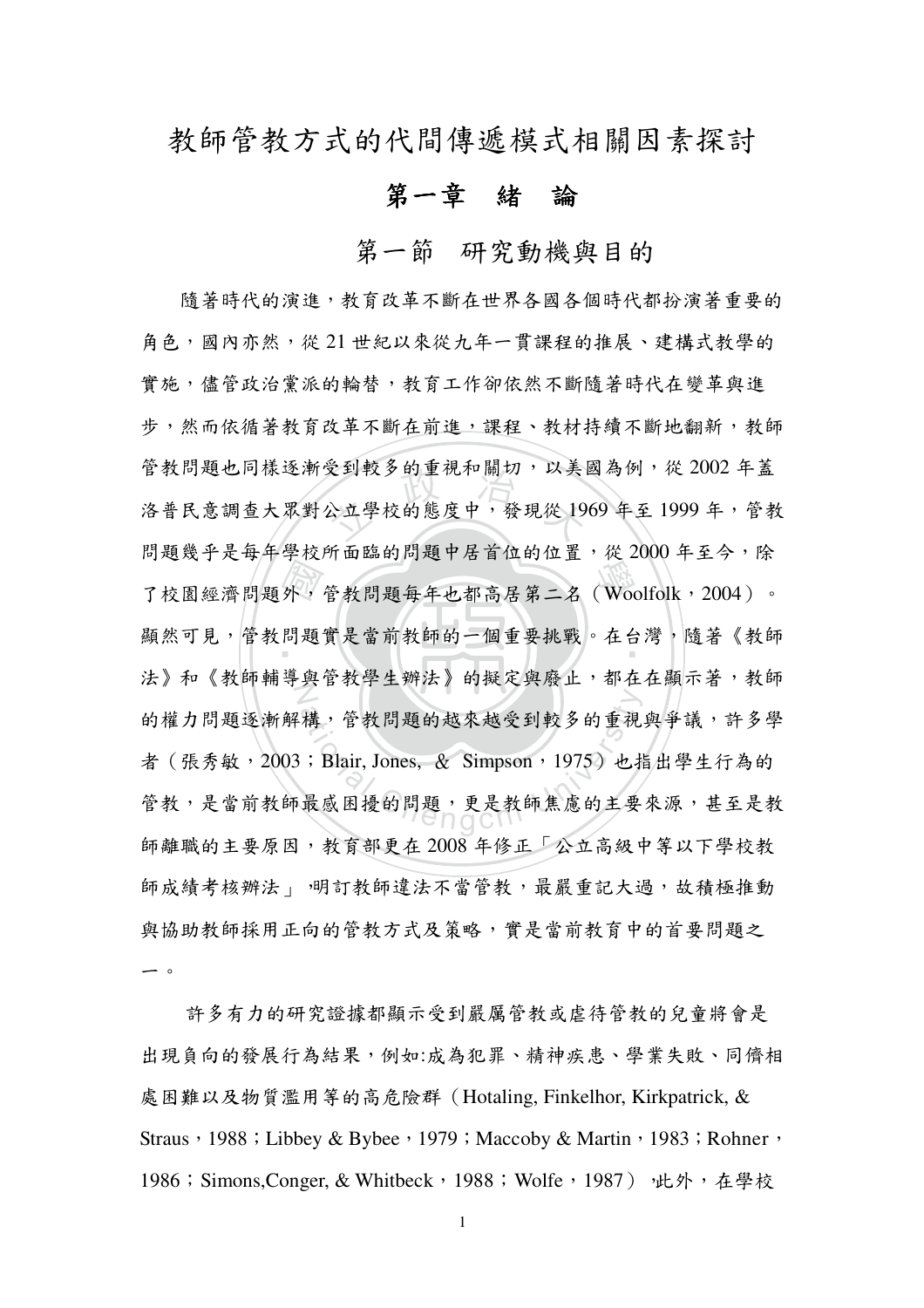教育方面, 過去多數的研究也證實, 教師不當的管教方式會對學生帶來負 向的影響 (吳清山, 1984; 吳文榮, 2002; 林麗琴, 1995; 孫旻儀, 2005)。 不過雖然國內針對教師管教方式的研究已有許多豐碩的結果,但針對教師 管教方式的研究多半傾向其對學生的影響(吳清山,1984;吳文榮,2002; 林麗琴,1995;孫旻儀,2005)之探討,較少針對前因性的探究,因此究 竟哪些因素造成教師管教方式之不同,是為研究者欲進一步深入探究的。

竟 過 土 学生: 綜觀帥頁培員的誅柱甲<br>受與啟發, 尚未見到管教方式 學 ғБԄǴฅԶزഖࢂϙሶኬޑӢન༟р௲ৣޑᆅ௲БԄǻ٣ჴǴ ‧ ၸѐӧৣၗػၸำύǴ࣬ख़ຎ܌ᒏޑ௲ᏢᢀነǴฅ௲ৣૈѐᢀነځ N д௲ৣᆅ௲Ꮲғჴޑݩᐒ٠όӭǴӢԜǴךॺଷ௲ৣޑᆅ௲БԄ 原生家庭的管教方式或是上一代教師管<br>,例如一個專制權威的教師,可能是模<br>式;或是一個專制權威的教師之所以會 究竟教師為什麼會採用現在所用的管教方式?為什麼有些老師的管教 方式是開明權威、有些教師則傾向採用專制權威,而有些教師則傾向用忽 視冷漠的態度來管教學生?綜觀師資培育的課程中,多著重於教學方法和 技巧興教学知識的得校興啟發,向木兄到官教方式或走技巧的訓練誅柱, 而即使來自同戶師資培育機構所培育出的教師也可能採用不同的管教學 的形塑可能米目其原生豕庭的官教万式或走上一代教師官教万式的代间 傳遞似乎是合理的,例如一個專制權威的教師,可能是模仿其上一代教師 專制權威的管教方式;或是一個專制權威的教師之所以會採用這樣的管教 方式,可能是因為他由其父母身上學到了一些關於威權確立的信念,而這 樣的信念造就了他這樣的管教方式;甚或亦可能教師對其父母或上一代教 師專制權威管教方活的不滿意,而造成其在管教方式的反動,而採取截然 相對不同的管教方式。

過去的研究顯示,童年的經驗是決定個體管教方式之重要關鍵因素之 一 (Main, Cassidy, & Kaplan, 1985) ,因為父母是帶著過去的成長經驗與 子女互動(吳麗娟,1997) 树師亦然。教師管教方式是否會有代間傳遞 的情形,以及教師管教方式的代間傳遞是如何發生的,是本研究所欲探討 的重點。尤其國內有關教師管教方式的代間傳遞之研究尚付之闕如,有鑑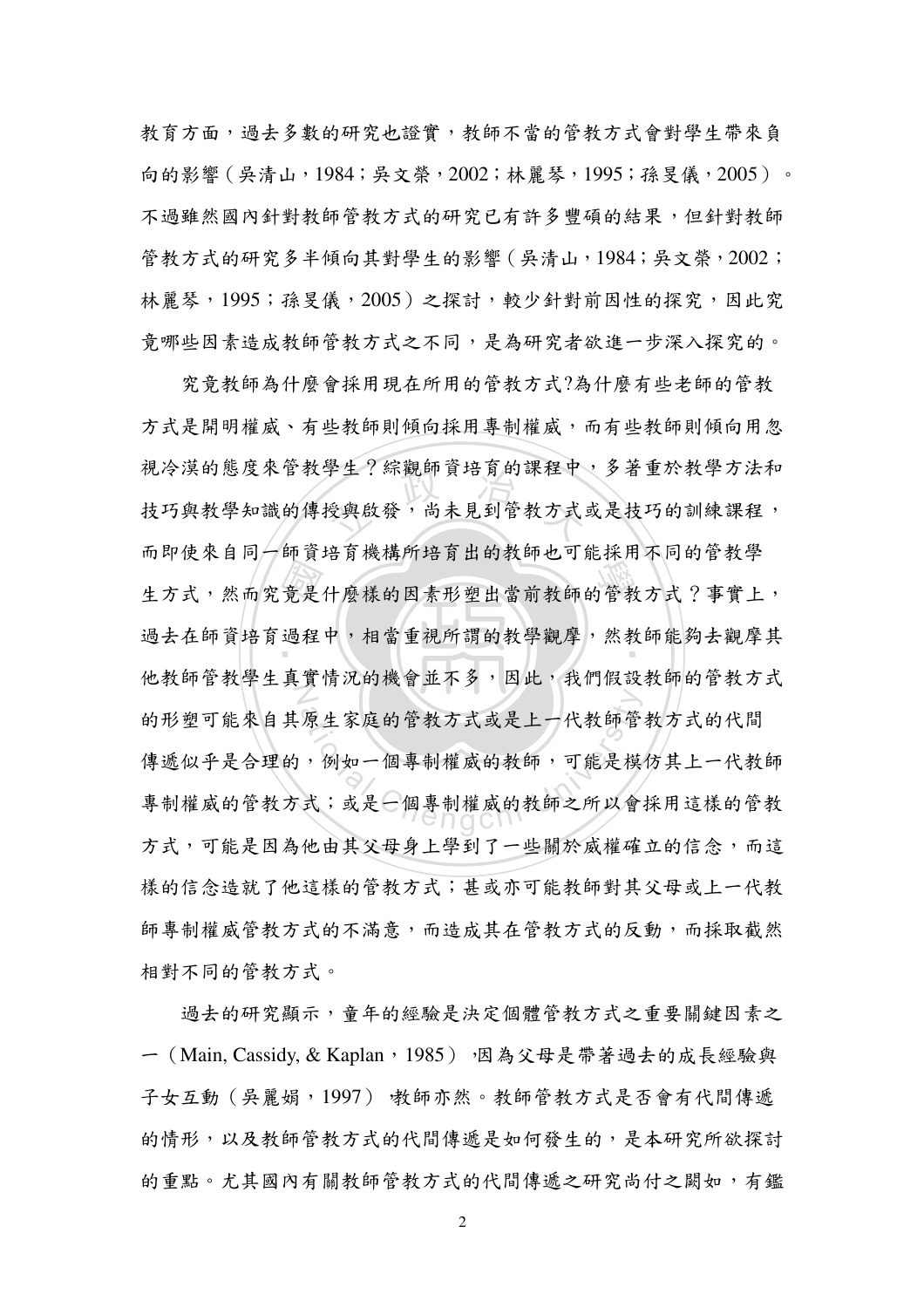於此一主題對學生成長與促進師生關係、學校教育功能的良好功能運作有 其重要性,值得研究者朝此主題加以釐清與探究。

代能」 亚旦曾赞展出个好的内在各體+<br><br><br>其負面的內在自我形象產生, 1 福口切た文字為《秋月列》第一次第六次》第1943年第一卷日的 體的生命經驗甲能過到較 ' 好的各體 」、真人 」加以消弭米目 ' 壤的各體 」<br>-之义母或教師對個人所帶來的个民彰響與傷吾。<br>| 以客體關係(Object Relationship Theory)之觀點(Holmes, 2002)來看, 倘若個體與上一代父母或教師之間關係自然和諧、能包容父母與教師的不 完美之處,並能感恩與愛父母和上一代的教師,則他們本身的內在客體關 係是健康的,其所調教的學生早期內在客體關係的發展也較無困擾;但如 果父母或上一代的教師所表現的與上述相反,上一代錯誤的行為模式與要 求遵行的毒性教條使個體的成長受到扭曲,則所管教的學生對父母或教師 少有正向情感經驗,並且會發展出不好的內在客體形象,長期以來內化至 人格型悲,進而影響共貝面的內在目我形象産生,日後為人教師時也曾依 循自幼從父母親或教師那邊學來並內化的模式來教導自己的學生,使得管

幫助教師有能力成長的關鍵點似乎在於<br>,而此一過程又是如何影響到自己管教<br>所在。 職是之故,要幫助教師有能力成長的關鍵點似乎在於幫助其體察過去 目己走如何被官教,而此一遒桂义走如何影響到目己官教学生的方式,此 即為本研究之動機所在。

此外,過去許多研究結果顯示,教師的信念系統是影響教師行為的重 要因素,因此本研究除了探討教師管教方式行為的直接代間傳遞現象外, 本研究意欲探討信念系統是否隨著不同的管教行為的代間傳遞而傳遞,因 而造成不同教師管教方式的形成,是為本研究的另一研究重點所在。

再者,王鍾和 (1993) 指出在不同的家庭結構,父母採用的管教方式 類型的不同,子女感到的滿意程度有顯著的差異性,而對父母管教方式感 到滿意度不同的子女,其行為表現亦有顯著的差異存在,孫旻儀(2005) 的研究亦指出不同教師管教方式類型下的學生,對於教師管教方式的滿意 度,會有顯著差異存在,而學生對教師管教方式的滿意度與學生的行為表

3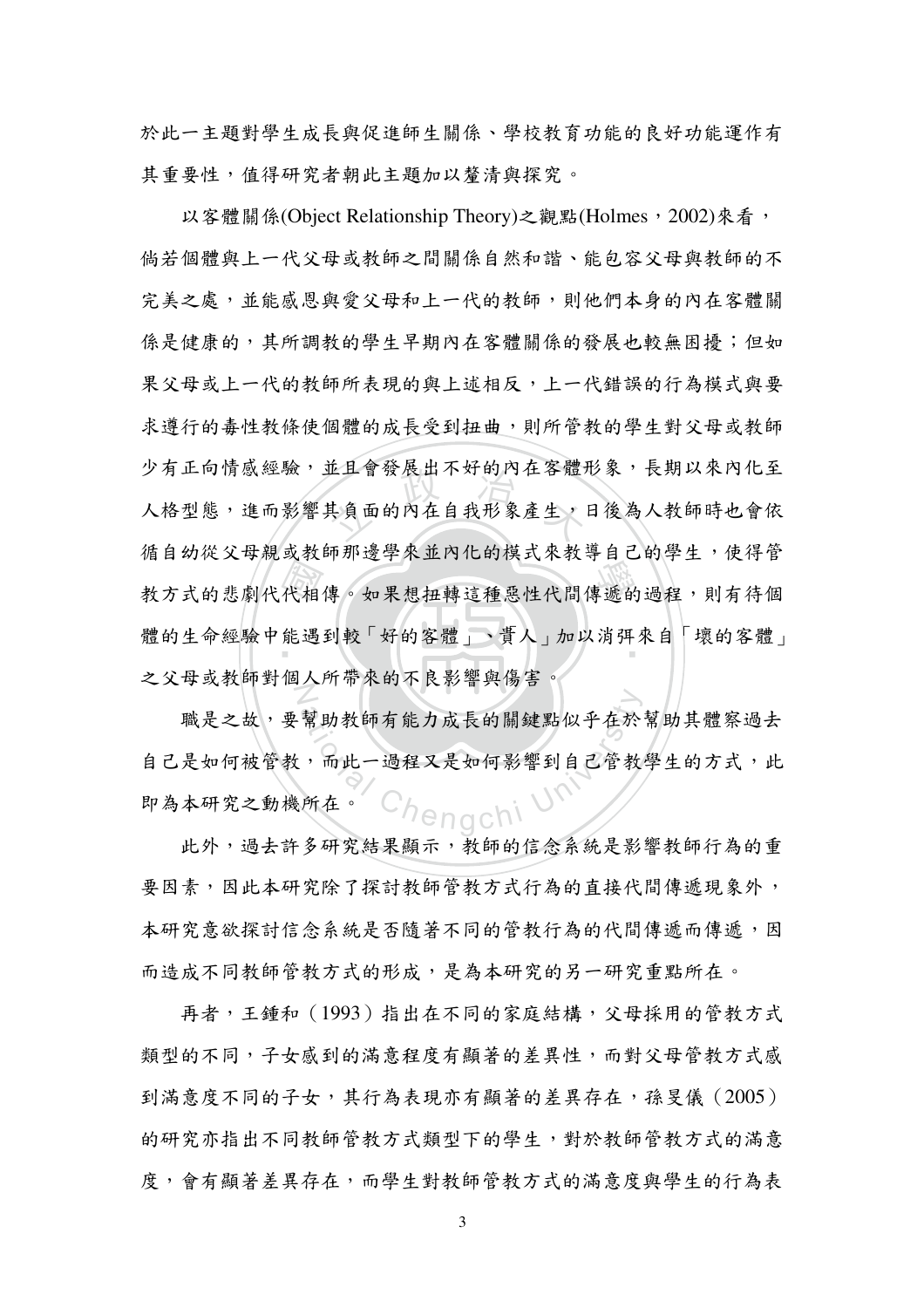以及對符ト一代的官教方式上<br>在過去的教師管教方式相關文庫 現具有顯著的正相關存在,且學生對教師管教方式的滿意度是預測學生行 為表現的最重要因素。在國外,Harris (1959)更早就已提出個體若對於上一 代的管教方式感到满自己亦感到满意,就比較會選擇用上一代的 管教方式來管教下一代;倘若個體對於過去所受到的上一代的管教方式感 到不滿意,則可能會用相反的方式來對待下一代。顯見,下一代對上一代 的管教方式出有重数方式的事物的满足有 此,研究者深感興趣的是,當下一代對於上一代(包括原生家庭父母及其 上一代重要教師)的管教方式的滿意程度有差異時,那些滿意度高及低 者,他們在管教信念以及對待下一代的管教方式上,是否因此會有差異 性? 關於這些问題,在過去的教師官教方式相關又獻甲,較少有相關的採 討,因而形成了本篇研究的動機之一。

(internation)<br>庭或 出版》及了中篇75045357版》<br>將代間傳遞(intergenerational transmission)加入教師管教的研究主題 ‧ ϣǴΑှচғৎ܈ж௲ৣᆅ௲БԄჹ௲ৣёૈౢғޑቹៜǴࢂঁ N 動力,提出教師管教方式代間傳遞之路的學生及採取不當管教方式的教師擬訂 相當新的研究焦點。在這個新的研究取向中,研究者主要希望能瞭解代間 傳遞的形成過程和動力,提出教師管教方式代間傳遞之路徑模式,以便為 **安到个富官教力武的教師擬司輔导束略,以終** 止不當管教方式的代代相傳。

綜合上述研究動機,本研究的研究目的如下:

- 探討當前國中教師採用的管教方式,以及其回憶上一代(包括父 親、母親及重要教師)所施予之管教方式的概況為何?
- 二、深討上一代(包括父親、母親及重要教師)施予的管教方式與教 師採用管教方式的直接相關情形。
- 三、深討上一代(包括父親、母親及重要教師)施予的管教方式、對 上一代管教方式的滿意度、教師的管教信念及性別對教師採用管 教方式的預測力。
- 四、 探討教師管教方式的代間傳遞歷程模式。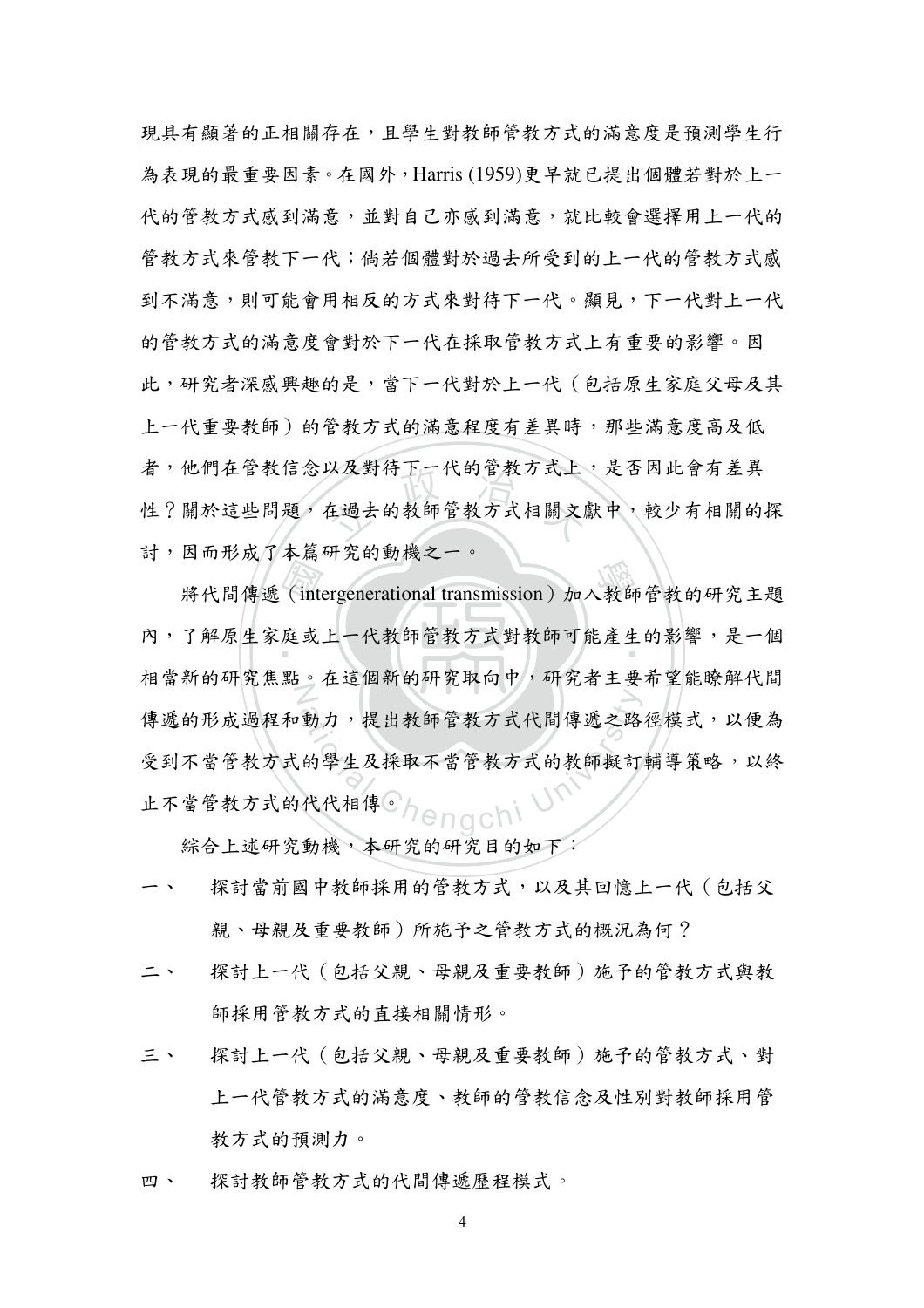- 探討不同性別的教師管教方式的代間傳遞情形差異。  $E$   $\sim$
- 根據研究結果,提出具體建議以做為未來相關研究、師資培育、 六、 親職教育與實務教育與輔導工作的參考。

# 第二節 研究問題與假設

#### 壹、研究問題

基於上述的研究動機與目的,本研究主要探討的問題如下:

- 當前國中教師採用管教方式與其回憶過去トー代(句括父親、母 親及重要教師)施予之管教方式之概況及性別差異為何?
- 國中教師採用之管教方式,與其上一代(包括父親、母親及重要  $\equiv$   $\sim$ 教師)所施予的管教方式間是否有顯著的關係存在?
- 上一代(包括父親、母親及重要教師)的管教方式、對上一代管 三、 教方式的滿意度、教師的管教信念及性別是否能有效預測教師採 用的管教方式?
- 教師管教方式代間傳遞歷程模式之適配程度為何? 四、
- 五、 不同性别的教師採用管教方式之代間傳遞情形是否有差異? henach!

#### 貳、研究假設

參考過去相關文獻,及根據本研究的研究目的和研究問題,提出本研 究的研究假設如下:

- 假設一 不同性别的國中教師採用管教方式與其回憶過去上一代(包括父 親、母親及重要教師)施予之管教方式有顯著差異存在。
- 假設二 上一代(包括父親、母親及重要教師)所施予的管教方式與教師 採用的管教方式間有顯著的相關存在。

2-1 父親施予之管教方式與教師採用的管教方式間有顯著相關存在。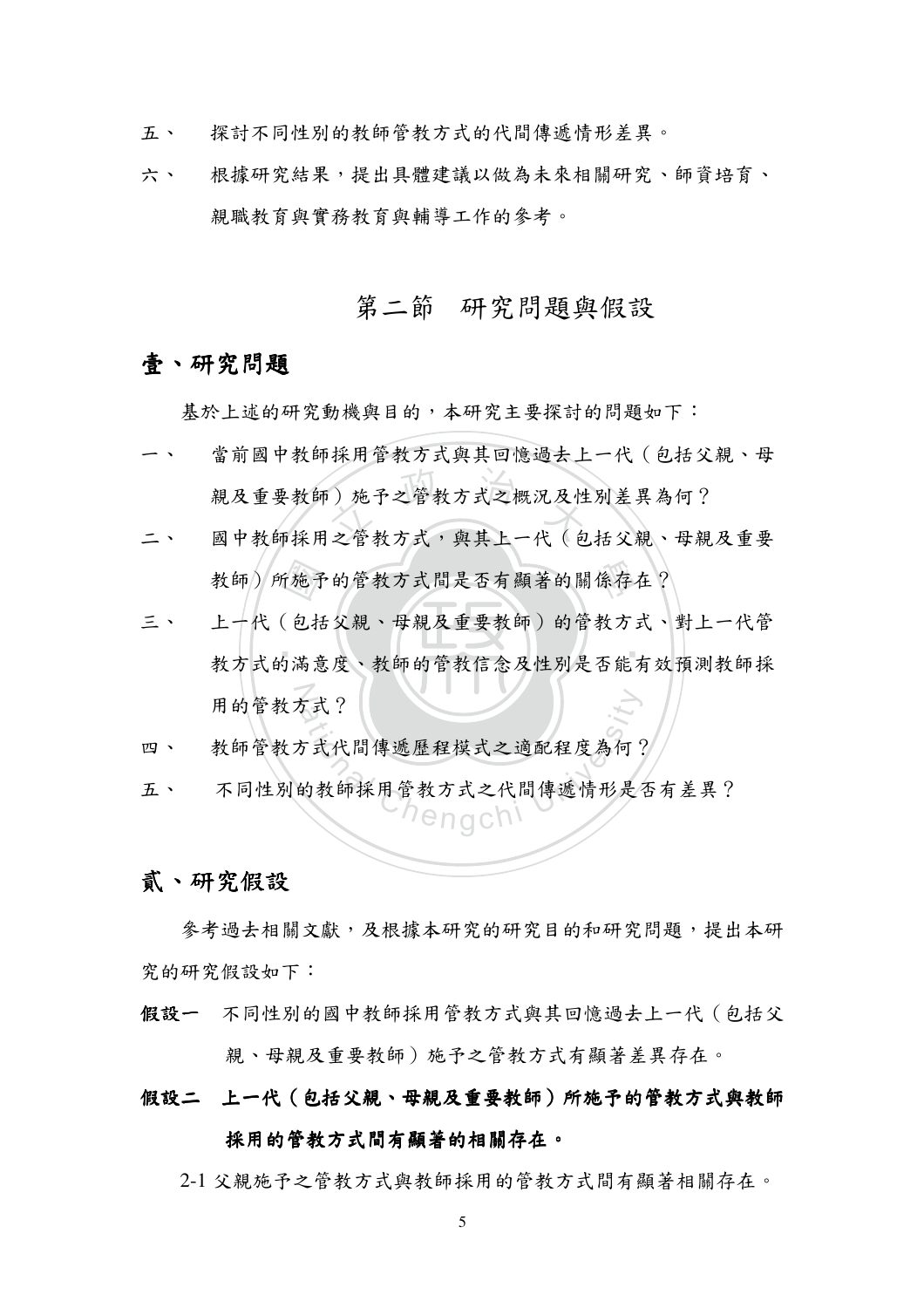2-2 母親施予之管教方式與教師採用的管教方式間有顯著相關存在。

- 2-3 上一代重要教師施予之管教方式與教師採用的管教方式間有顯著 相關存在。
- 假設三 上一代 (包括父親、母親及重要教師)施予的管教方式、對上一 代管教方式的滿意度、教師的管教信念和性別能有效預測教師採 用的管教方式。
- 假設四 教師管教方式代間傳遞歷程模式具有良好的適配度。
	- 4-1 父親施予之管教方式會對教師採用的管教方式帶來直接或間接 的影響。
	- 管教方式會對教師採用的管教 4-2 母親施予之管教方式會對教師採用的管教方式產生直接或間接 的影響。
	- 4-3 上一代重要教師施予的管教方式會對教師採用的管教方式產生<br>直接或間接的影響。<br>コーコリコリカ台第以下出現性活性子生生生生 ‧ 直接或間接的影響。
- N ଷϖ όӕ܄ձޑ௲ৣᆅ௲БԄж໔ሀԖᡉৡ౦Ƕ

# 第三節 重要名詞釋義

**Ational Chengchi University**<br>《第三節 重要名詞釋義<br>為便於本研究對於有關變項之分析探討,茲將本研究所涉及的重要名 詞,分別說明界定如下:

#### 壹、 教師管教方式

教師管教方式,是指教師行使教育權時,為達成教育目的,對學生行 為施以管理的措施與策略。在本研究的操作型定義分為兩個部分,第一部 份是根據孫旻儀 (2005) 以國中學生為對象而編製之「教師管教方式量 表 | 依所測得之教師對學生日常行為所做的「要求」與「反應」做為教 師評量上一代重要教師管教方式的指標。

第二部分則是參考孫旻儀 (2005)及陳敏瑜 (2007)以國中教師為對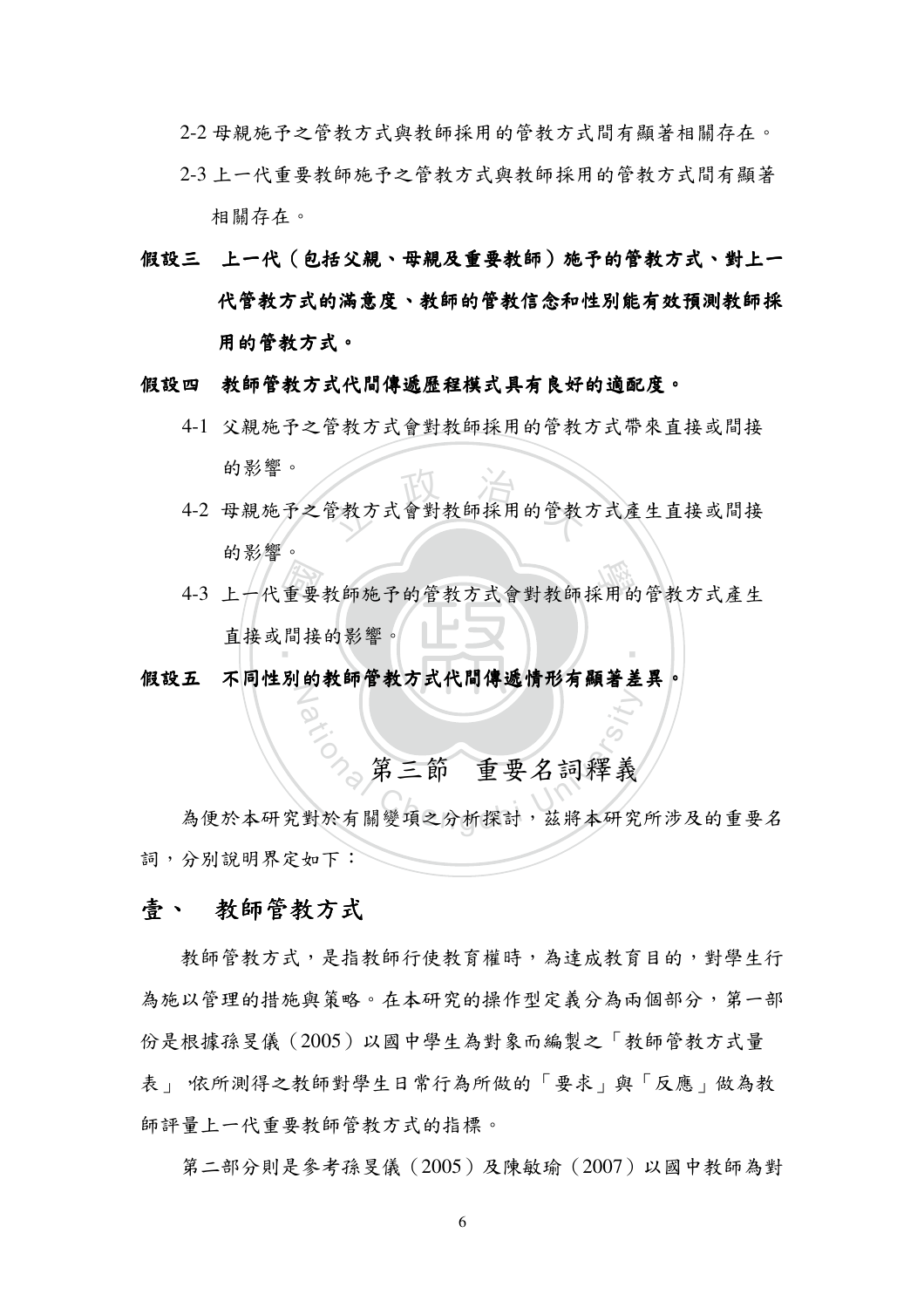象而編製之「教師管教方式量表」 依所測得之教師自陳對學生日常行為 所做的「要求」與「反應」做為評量教師自身管教方式的指標。

### 貳、 父母管教方式

本研究所謂的父母管教方式,是指父母所採用之管教子女生活作息及 行為表現的策略,在操作型定義方面,本研究是以王鍾和(1993)所編製 之「父親管教方式量表」於所測得之父母對子 女管教過程所做的「要求」與「反應」作為評量的指標。

# **多、 代間傳遞 (intergenerational transmission)**

‧‧ 代間傳遞也稱代間循環 (the cycle of intergeneration),主要是指在家<br>社會中的某個環境,上一代傳遞給下一代的信念、價值觀和行為模<br>感互動經驗,使得下一代出現與上一代相類似的信念、價值觀和行為  $\mathcal{L}_{\text{H}}$ 庭或社會中的某個環境,上一代傳遞給下一代的信念、價值觀和行為模式 和情感互動經驗,使得下一代出現與上一代相類似的信念、償值觀和行為 榠式和情感彑勯經驗。仕探作型足莪上,本研究以研究者所提出之代间得 遮模式作為驗證教師管教方式代間傳遞歷程之指標。

<sup>C</sup>hengchi Uni<sup>v</sup>

#### 肆、 教師管教信念

所謂的教師管教信念,是指教師在教育情境中,進行管教時,所抱持 的一種理念、態度及看法的心理傾向。本研究以國中教師在研究者所編之 「教師管教信念量表」填答的得分情形為操作型定義。得分越高,代表其 信念越趨向「人本主義取向」 反之,則趨向「行為主義取向」 行為主義 取向的教師傾向採取限制、保守、教師中心、規範的觀點;人本取向的教 師則傾向自由、開放、學生中心、發展導向的觀點。